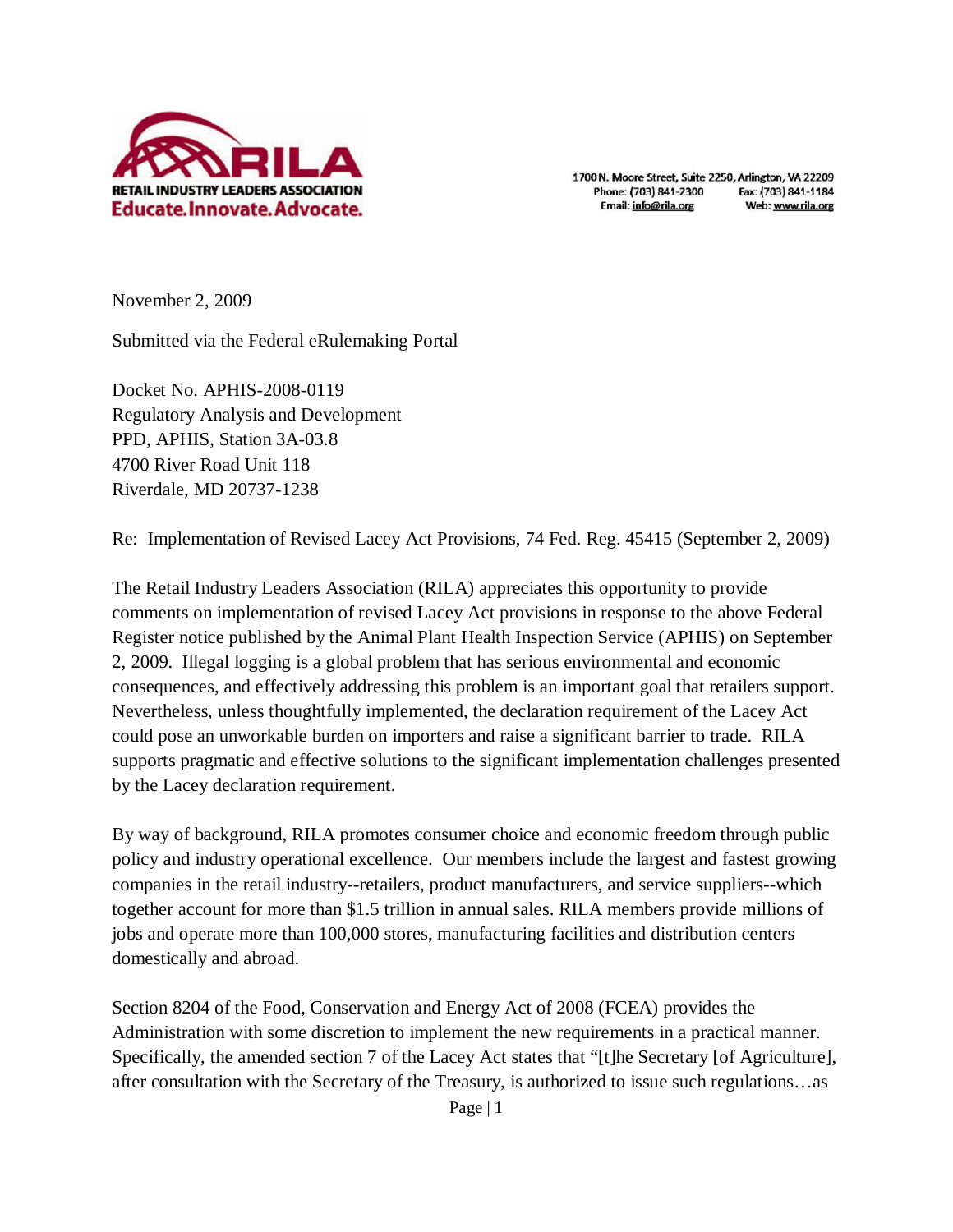may be necessary to carry out the provisions of section  $3(f)$ …" Additionally, section  $3(f)(6)$  of the Lacey Act, as amended, states: Not later than 180 days after the date on which the Secretary completes the review under paragraph (4), the Secretary may promulgate regulations— (A) to limit the applicability of any requirement imposed by paragraph (2) to specific plant products; (B) to make any other necessary modification to any requirement imposed by paragraph (2), as determined by the Secretary based on the review; and (C) to limit the scope of the exclusion provided by paragraph (3), if the limitations in scope are warranted as a result of the review.

RILA has worked well with other stakeholders, such as importers, environmental nongovernmental organizations (NGOs), and domestic producers to find common ground to successfully implement the Lacey declaration requirement. This effort has allowed for consensus in several significant areas, and has resulted in two important documents: (1) October 10, 2008 letter signed by key Congressional leaders to the Administration with Congressional guidance to implement the Lacey Act; and (2) July 17, 2009 consensus statement signed by importers, non-governmental organizations, and domestic producers on Lacey Act clarifications. If there are questions as to whether any aspects of the October 2008 Congressional guidance letter or the July 2009 consensus statement can be legally implemented, RILA respectfully requests that these issues be identified by the Administration as part of the statutorily-mandated review. RILA believes that successful implementation of the Lacey declaration requires that those consensus positions be fully implemented, either through Administrative actions or, if necessary, by Congress with a technical corrections bill.

## **Phase-In Schedule Should Continue to Be Measured and Reasonable and Focus on Solid Wood Products**

RILA welcomes the revised phase-in schedule as published by APHIS. RILA agrees that phases should continue to be at least six months in length and should identify products based on headings or sub-headings in the Harmonized Tariff Schedule (HTS) so that the universe of products covered by each phase is measured, manageable, and reasonable. Beyond the initial phases, the phase-in schedule should continue to focus on products that are primarily made of solid wood but may require more processing. As consideration is given to add new products to the phase-in schedule, RILA believes two criteria are most relevant—risk of illegal logging, and an importers' ability to identify the origin of the wood.

RILA believes it is imperative that importers have sufficient advanced notice when new products will be added to the phase-in schedule. The current phase-in schedule only identifies those products that are subject to the Lacey declaration before September 1, 2010, and states that additional products may be added in subsequent phases to begin on or after September 1, 2010. The notice then identifies 11 partial or entire HTS chapters that may be subject to future declaration requirements. These HTS chapters comprise many thousands of different products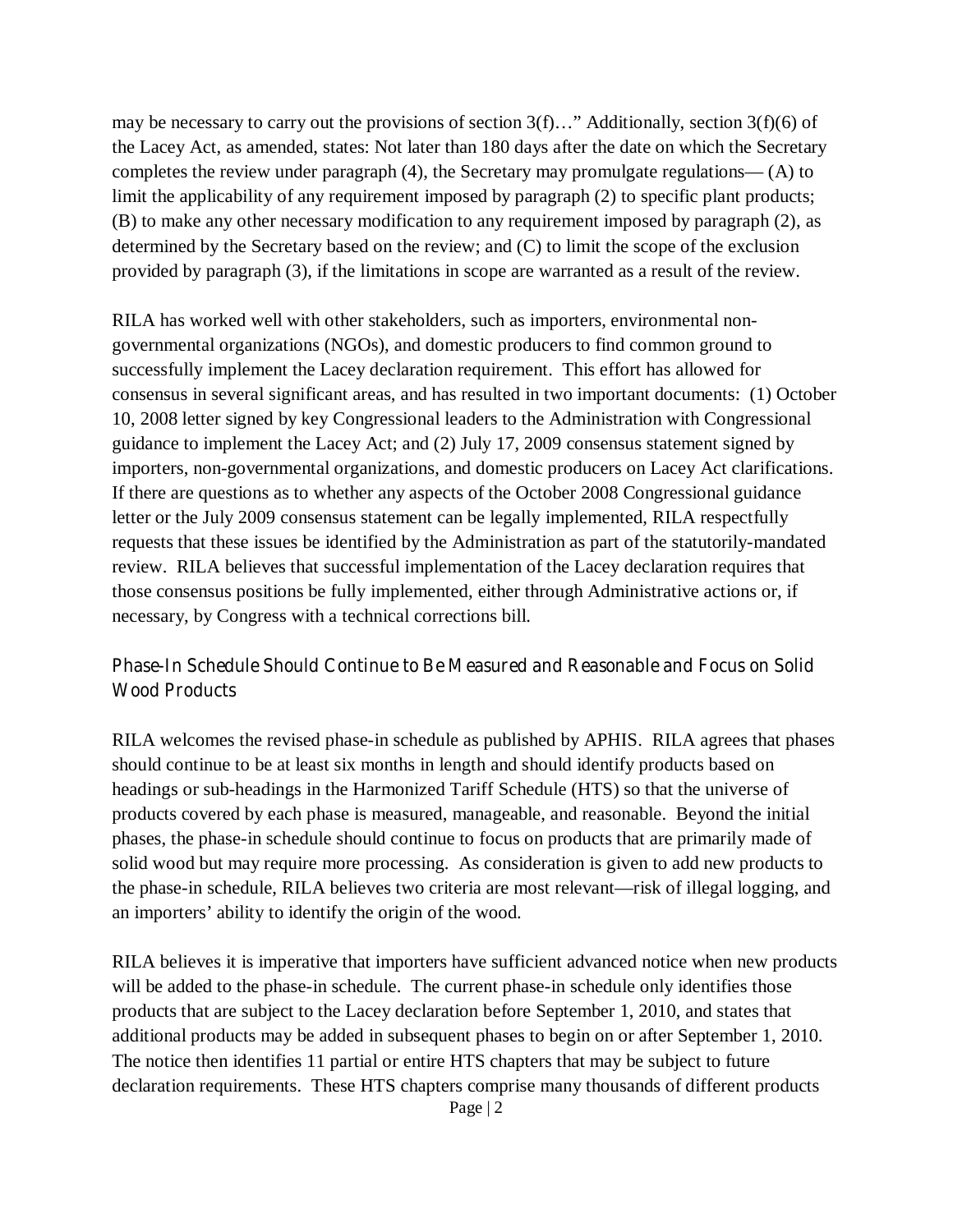that may be derived from plants. RILA respectfully urges APHIS to continue a measured and reasonable phase-in schedule beyond September 1, 2010, and to provide importers with one-year advanced notice with more precise information as to exactly which 4-digit HTS categories will require a Lacey declaration and when. Finally, as recommended by the consensus statement, APHIS should establish a process to review products subject to the declaration requirement in a manner that is transparent, inclusive, well-defined and subject to appropriate timeframes.

## **Composite Materials**

As recognized by the consensus statement, traceability is extremely difficult, if not impossible, for composite wood products such as particle board and fiberboard. Composite wood products are generally made of byproducts such as sawdust, scraps, and other remnants from other manufacturing processes and therefore have a broad spectrum as to the potential genus, species, and countries of origin. While this type of materials reuse is positive from a recycling perspective, it makes collection of useful data for the Lacey Act virtually impossible in the near future. As recommended by the consensus statement, RILA believes Lacey declarations for composite materials should not be mandatory until appropriate administration agencies determine it is feasible and practical to collect the required information.

While most composite materials that had been included in earlier phase-in schedules published by APHIS were removed<sup>1</sup>, there are still some products included in the current phases that may be made of composite materials. Some examples of composite products included in the October 1, 2009 phase are picture frames (HTS 4414), and pencil caddies, boxes, desk organizers, and spice racks (HTS 4420). RILA is aware that APHIS has advised importers to write "MDF" (for medium density fiberboard) on declarations for products that are made of composite materials. Since MDF is not a genus and species, RILA requests that the Administration issue formal written guidance to all importers that "composite material" is acceptable to write on Lacey declarations for relevant products or components. Further, as noted in the consensus statement, a clarification that the Lacey Act declaration requirements currently apply only to "solid wood" components of products should be included in the notes of the HTS.

## **Blanket Declarations**

In many instances, retailers may import the same products from the same sources on a regular basis, which, in some cases can total thousands of shipments a year. The identical declarations for these repeat importations add an administrative burden and cost on the agencies, importers,

 $\overline{\phantom{a}}$ <sup>1</sup> For example, Harmonized Tariff Schedule of the United States (HTS) 4410 (particleboard) and HTS 4411 (fiberboard) were removed from Phase III in the September 2, 2009 *Federal Register* notice.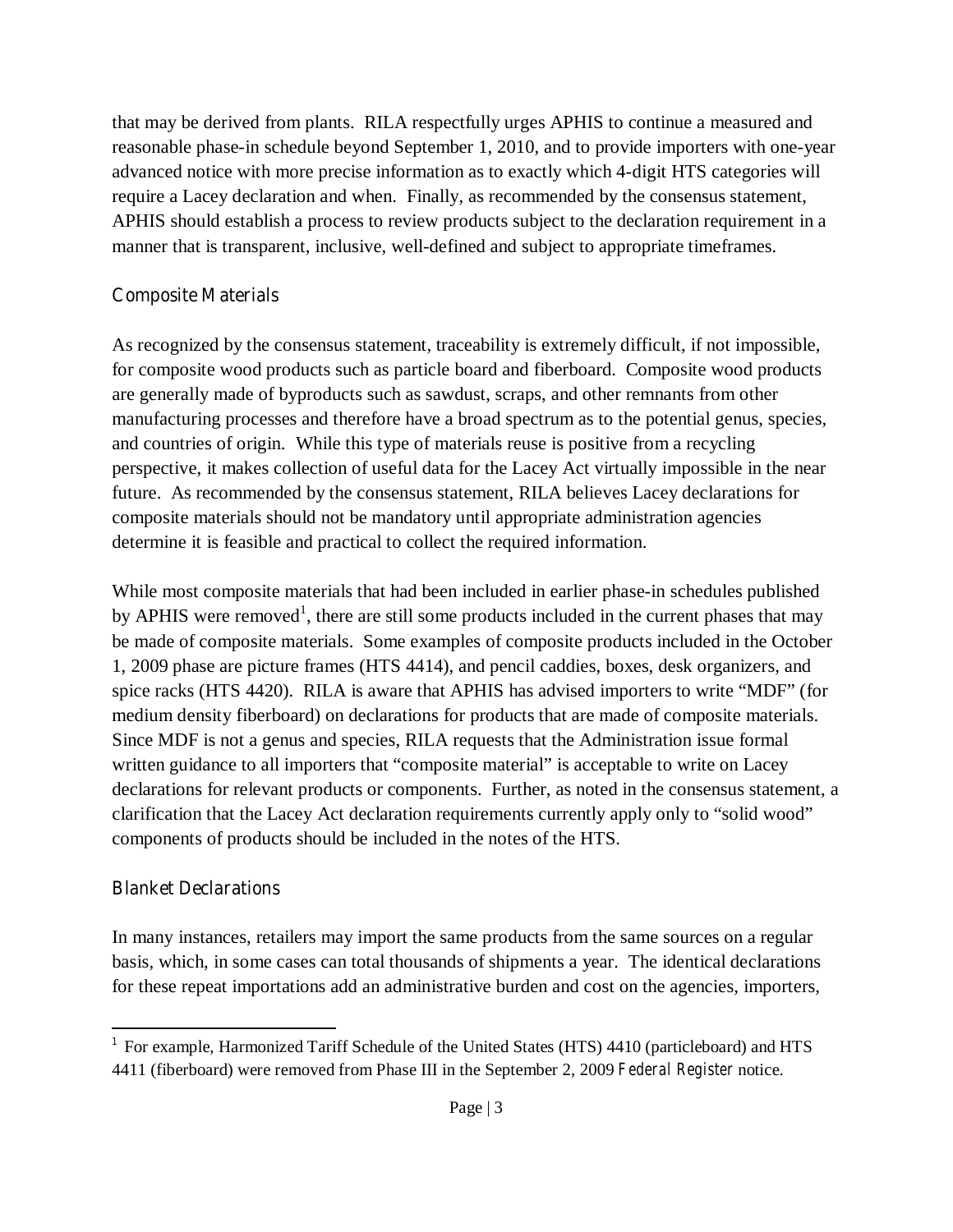and customs brokers in filing and collecting the required import declaration under the Lacey Act without providing additional benefit for tracing the source of wood. RILA welcomes the consensus statement position recommending broader use of blanket declarations for importers. At the same time, RILA members have indicated that quarterly blanket declarations would not be utilized because they are even more burdensome than tracking imports on a shipment by shipment basis; instead an annual blanket declaration should be developed. RILA has sought to work with other stakeholders and Customs and Border Protection (CBP) to determine whether an annual declaration requirement could be crafted to ease the burden on importers and government agencies while satisfying concerns of NGOs

RILA members have made several suggestions on how a voluntary annual blanket declaration (as opposed to the mandatory entry-by-entry declarations) could be successfully implemented. For example, a Lacey blanket declaration could be modeled after the Antidumping Duty (ADD) Non-Reimbursement Statement (NRS) required by CBP and the Department of Commerce. The NRS is established by ADD Case/Vendor and is good for one year. Most customs brokers keep the NRS on file so they can attach them to each entry. More importantly, in the future, the Automated Commercial Environment (ACE) should allow an importer to upload NRSs so CBP can review/pull them directly from ACE. APHIS and CBP should consider whether importers could provide a blanket declaration for each vendor that would be inclusive of all products from that vendor. Thus, anytime a product from that vendor is imported and subject to the Lacey declaration, CBP could review that importer/vendor blanket declaration in ACE. Another suggestion is that a voluntary annual blanket declaration could be crafted in conjunction with the voluntary Importer Self Assessment or Customs-Trade Partnership Against Terrorism programs.

RILA is aware of concerns that the use of blanket declarations may be inconsistent with the statute. If APHIS has this concern, RILA recommends that this issue be included in the review submitted to Congress so that a technical change to the statute can be sought.

## **Species Groupings**

As recognized by the consensus statement, the requirement to declare the specific genus and species can be complicated for some products. There can be multiple species in a genus that currently cannot be practically or accurately known. Meanwhile, identification of the wood to the genus level can often provide sufficient information for purposes of the declaration. RILA encourages APHIS to work in a timely manner with the U.S. Forest Products Laboratory and key stakeholders to develop species groupings to be used on Lacey declarations. Until the date at which these groupings are identified for purposes of the Lacey Act declaration, importers should not be penalized for use of "spp" in legitimate circumstances.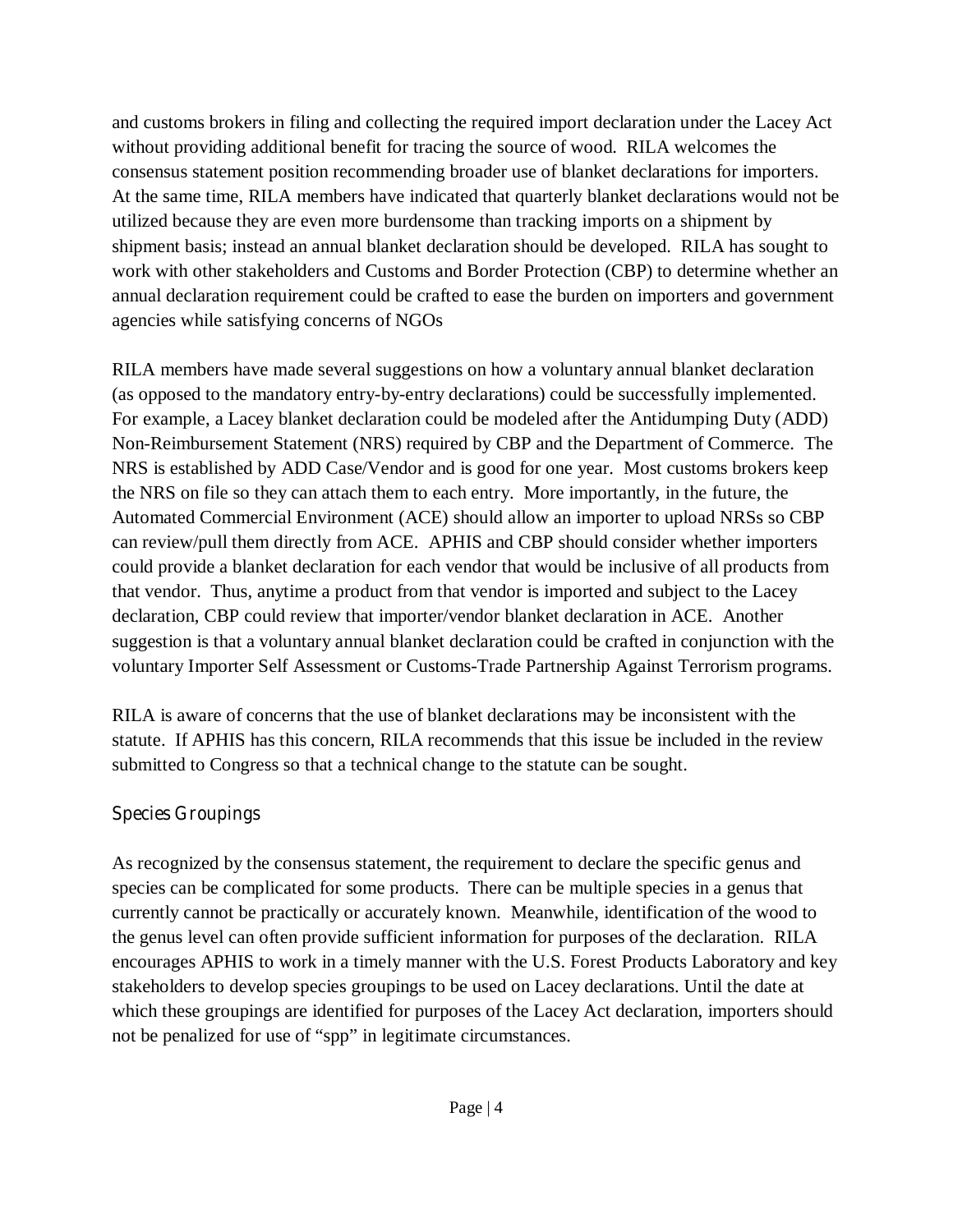RILA is aware of concerns that a more flexible use of species groupings than was included in the September 2, 2009 *Federal Register* notice may be inconsistent with the statute. If APHIS has this concern, RILA recommends that this issue be included in the review submitted to Congress so that a technical change to the statute can be sought.

## **Customs Data Line Caps**

CBP currently has limits on the number of data lines allowed on entry transmissions. For example, RILA is told that CBP allows only 2,000 data lines of Lacey information per entry transmission, and limits total data lines per entry to 10,000. RILA members expect that they will eventually face a situation where entries will exceed these limits.

The problem with data line caps may not be too far in the future. For example, a solid wood table that is made of "pine" would seem relatively "simple" to declare. But there are over 100 scientific names for plants that are considered "pine" and the table could be made of up to four different genus and species combinations and supplied by five countries of harvest. Thus, the pine table would require 20 data lines plus the header and ingredient level detail, for a total of 28 data lines. This is for one seemingly simple product. A retailers' import entry may contain 200 to 900 different products, many of which could be made of wood and would require a Lacey declaration. If even half of the shipment contains such "simple" wood products as the pine table example, that's 550 products multiplied by 28 data lines for a total of 15,400 data lines. Obviously more "complicated" products that have various wood components (even solid wood components) would require even more data lines.

The problem becomes exponential if/when composite materials are subject to the Lacey declaration requirement. For example, a retailer may have an entry with 300 different products, 280 of which are made of wood and may require a Lacey declaration. A Lacey declaration on a composite material product can easily include 150 data lines *for each product*. The entry transmission in this scenario would contain 42,000 data lines.

As additional HTS numbers are phased-in, the amount of data that CBP and APHIS will have to receive and process will continue to grow. If this problem is not addressed, then importers will be forced to split shipments into multiple entries (and thus the number of entries will increase) or importers will file more paper declarations. Screening will become more difficult because there will be multiple bills and entries associated with a single shipment number or container number. These are not viable solutions to the problem. RILA seeks to work with stakeholders to address the issue of CBP data line caps.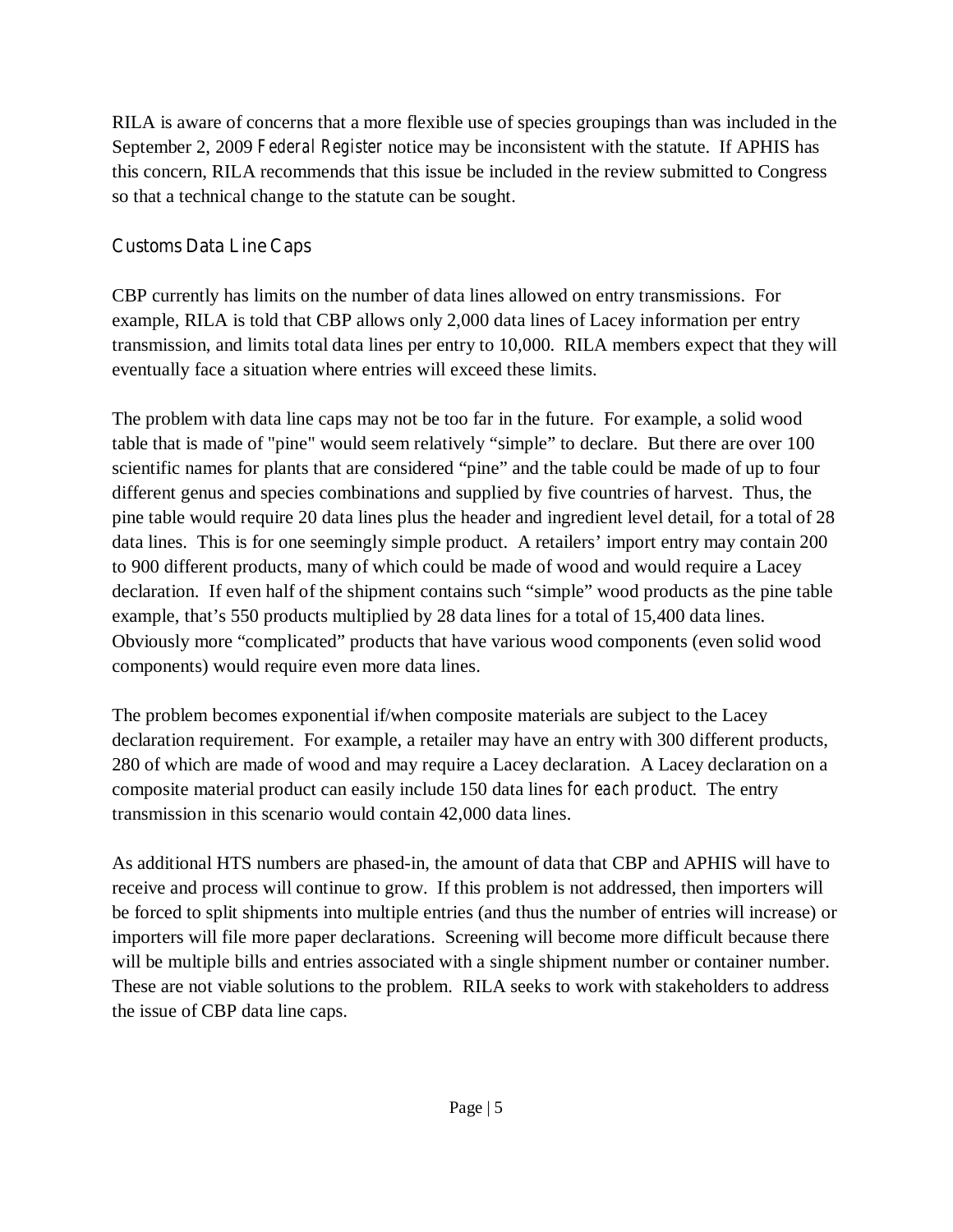## **Smooth and Consistent Implementation of Lacey Declaration**

Since the Lacey Act amendments were enacted, RILA has advocated for procedures that allow for an efficient and orderly implementation of the Lacey declaration. The capability to electronically file the Lacey declaration is supported by all stakeholders and it critical to ensuring minimal delays (and costs) in the supply chain. However, RILA is aware that there has been inconsistent treatment at the ports regarding the acceptance of electronic Lacey declarations. Specifically, at a few ports, APHIS has requested importers to provide the Plant and Plant Product Declaration Form (PPQ) paper document even though a Lacey declaration had already been submitted electronically to CBP. RILA notes that the **PPO** itself (at the bottom of page 2) contains this note:

# "SPECIAL NOTE: IF YOU HAVE FILED A LACEY ACT DECLARATION ELECTRONICALLY THROUGH THE CUSTOMS SYSTEM, THERE IS NO NEED TO FILE A PAPER DECLARATION."

This inconsistency and insistence on a hard copy PPQ causes additional costs and delays. In the instances where APHIS has required a hard copy PPQ, the importers' entries were held until the PPQ document was manually submitted to APHIS via fax. Only then was the entry released. While these instances have been limited, they have resulted in supply chain delays and increased workload for both the importer and APHIS. RILA urges APHIS to work with CBP to: (1) ensure that CBP turns over Lacey declarations to APHIS in a timely manner to avoid supply chain delays, (2) to educate ports on the Lacey declaration to ensure consistent treatment at all ports, (3) to encourage more electronic filings, and (4) take all measures to minimize any delays caused by the Lacey declaration requirement.

## **Date of Manufacture**

Before the Lacey Act amendments were enacted, manufacturers were not required to collect information from their suppliers on the genus, species, country of origin, value and quantity of the plant material. As the consensus statement recognized, for many reasons, it is not consistently possible for importers to retroactively determine the genus and species of wood used in goods that were produced before the Lacey Act amendments were enacted. Thus, as recommended by the consensus statement, the Lacey Act amendments should be prospective only, and should not apply to any parts, components, or final products that were manufactured before the Lacey Act amendments were enacted. The date of manufacture for such products should be the date of final assembly or process of the imported product.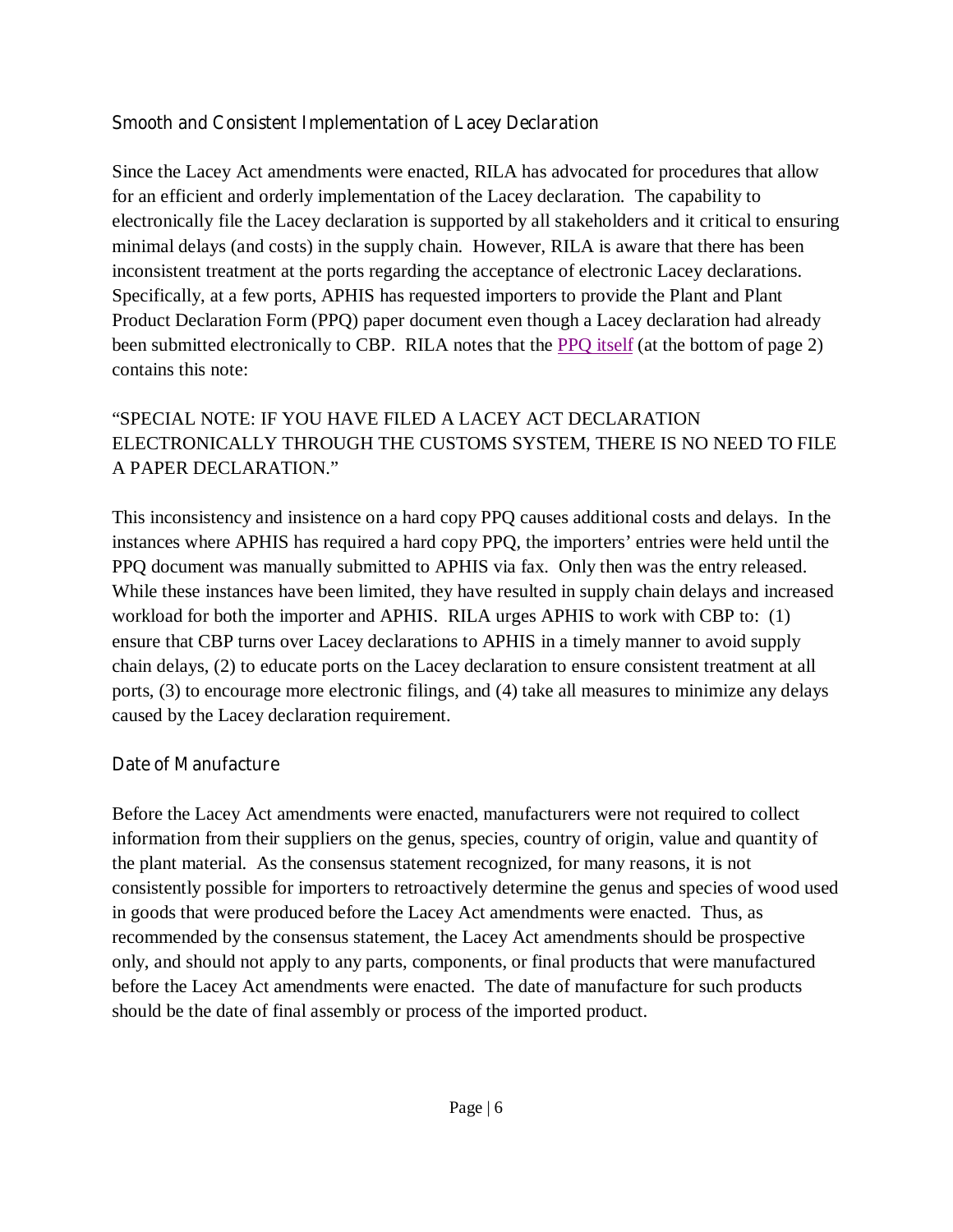#### **Recycled wood products**

The Lacey Act declaration requirement allows flexibility to declare the percentage of recycled paper content, but it does not allow the same flexibility for recycled wood content. As recognized by the consensus statement, it is very difficult if not impossible to trace the genus and species of wood used in many recycled products. In amending the Lacey Act, Congress did not intend to discourage efficient use of wood fiber. Use of recycled wood materials during the manufacturing process supports efficiency in the same way as using recycled paper and paperboard. Thus, as recommended in the consensus statement, RILA supports treating content composed of recycled or recovered *wood* products in the same manner as recycled or recovered *paper* products.

RILA is aware of concerns that treating recycled wood products in this manner may be inconsistent with the statute. If APHIS has this concern, RILA recommends that this issue be included in the review submitted to Congress so that a technical change to the statute can be sought.

#### **De Minimis**

Products that are covered by the importer declaration requirement should only be those whose essential character is comprised of a plant product. Products that are comprised only of *de minimis* plant product content should not trigger the importer declaration requirement. For example, plastic toys with paper stickers or cotton apparel with wooden buttons should not trigger the importer declaration because the paper stickers and wooden buttons are a *de minimis* part of the product and do not comprise the essential character of the product. There are millions of items being imported every day that contain very small or trace amounts of plant material and those imports should be excluded from the declaration requirement.

The regulations and implementation plan should make the *de minimis* and essential character concepts clear during each implementation phase and importers should not be forced to guess whether a declaration is required or not. RILA is aware of concerns that a *de minimis* standard may be inconsistent with the statute. If APHIS has this concern, RILA recommends that this issue be included in the review submitted to Congress so that a technical change to the statute can be sought.

#### **Product Exclusions**

The World Trade Organization's (WTO) Technical Barriers to Trade (TBT) Agreement clearly mandates that trade regulations be consistent with the purpose of the underlying statute and be as least trade disruptive as possible to achieve that purpose. The purpose of the amended Lacey Act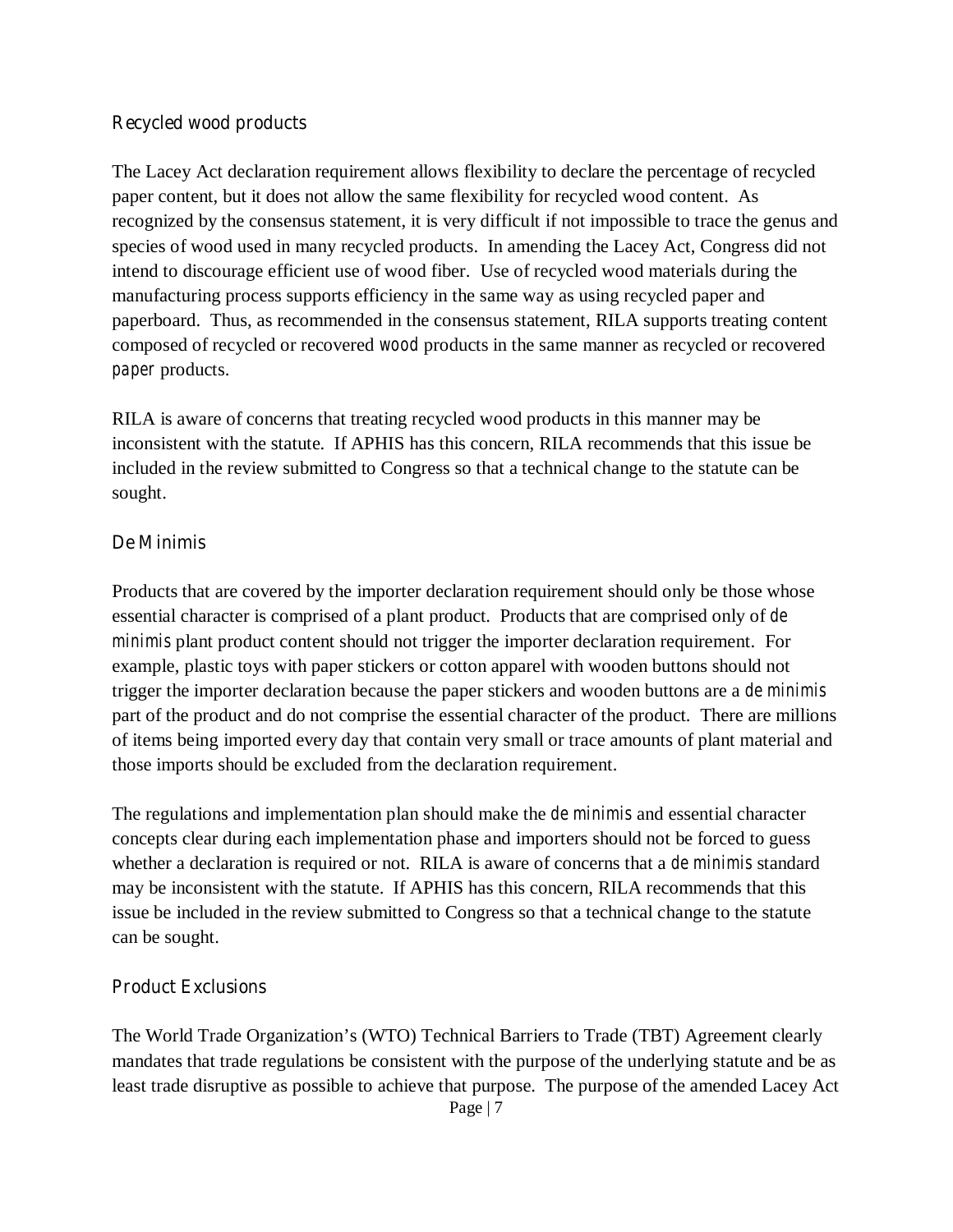is to put in place a means to control illegal logging around the world through enforcement when the product of that illegal activity enters U.S. commerce.

The question then becomes one of establishing appropriate criteria which capture those imports where declarations are capable of providing information useful to the ongoing efforts to control illegal logging and plant harvesting. As part of the statutory review, APHIS should exclude from the declaration requirement the broad product categories identified in the October 2008 Congressional letter, such as beverages (HTS chapters 21 and 22); cosmetics and personal care products (HTS chapters 33 and 34); and footwear, textiles and apparel (HTS chapters 50 through 64). APHIS should also exclude similarly situated products that are not made of wood and are also unrelated to the problem of illegal logging such as pharmaceuticals, ceramics, and glassware.

As part of the statutory review, APHIS should also exclude from the definition of "plant product" those products that are extracted from plants without harvesting them. Because the intent of the Lacey Act amendments is to prevent illegal logging and harvesting, products that are extracted from living plants without logging or harvesting clearly should fall outside the scope of the term "plant product." The Congressional letter made reference to such products by suggesting that rubber and cork products be excluded. RILA suggests that other products that are extracted from plants which are not harvested, should also be excluded.

## **Definitions of Common Cultivar and Common Food Crop**

Section 7(c) of the Lacey Act, as amended, states "[t]he Secretary of Agriculture and the Secretary of the Interior, after consultation with the appropriate agencies, shall jointly promulgate regulations to define the terms [common food crop and common cultivar]." Importers have repeatedly signaled the importance of defining these terms in a timely manner. The October 2008 Congressional letter urged the Administration to "initiate the notice and comment process pertaining to these definitions as soon as possible." A year and a half has passed since the Lacey Act amendments were enacted, yet importers have been given no indication of how the Administration intends to define these key terms. RILA reiterates our request that the Administration accelerate its process to issue proposed definitions and ensure that such *Federal Register* is issued before the end of the year.

Further, in seeking to define what is a food crop it is logical to examine whether the product can be considered food, but it should not be required that a particular import be destined for human consumption. For example, corn can be used as food, or it can be converted into other products such as ethanol. APHIS should seek to exclude all corn imports, regardless of their intended end use. Requiring an end use declaration for such products is costly and unworkable, and is not relevant to the problem of illegal logging.